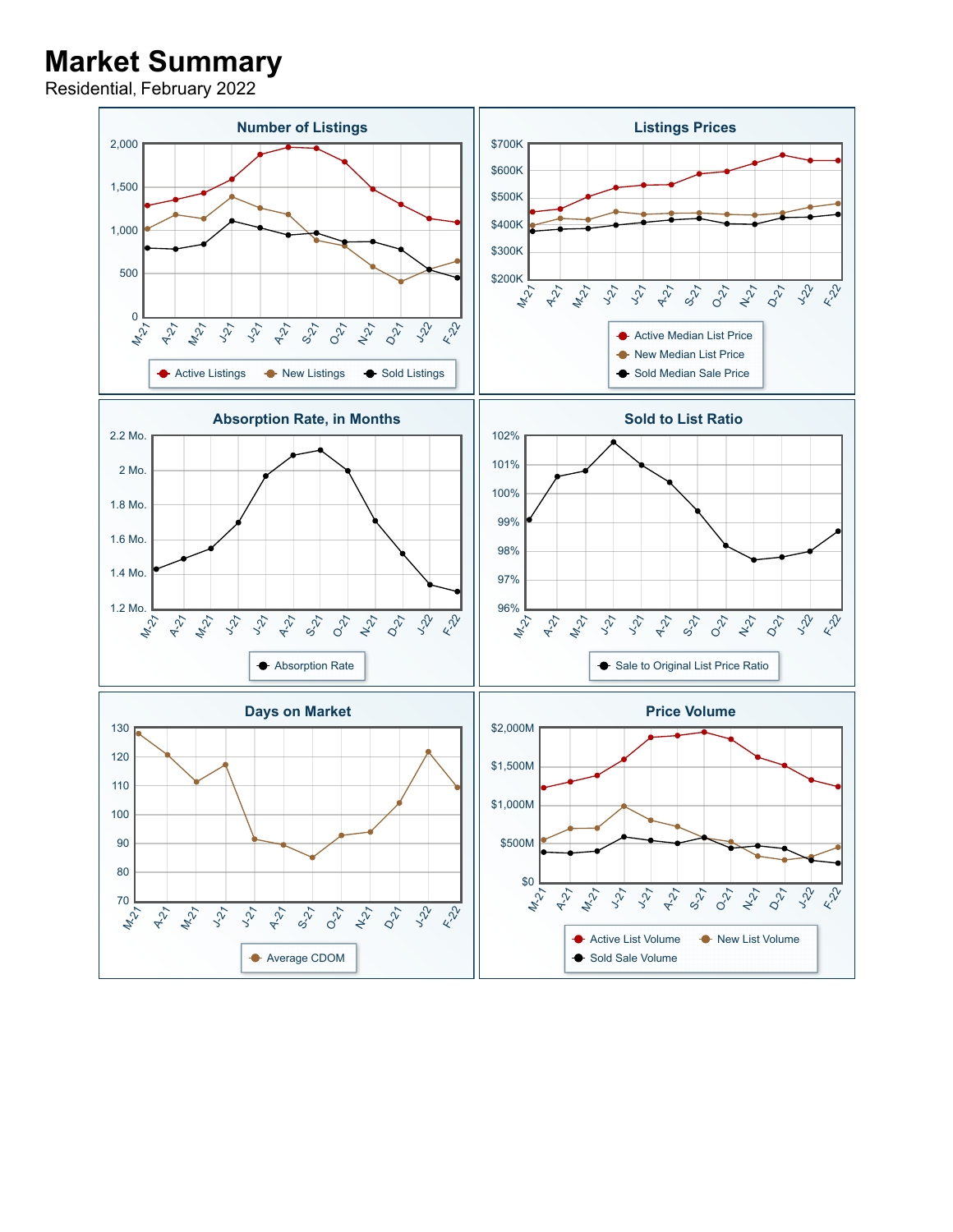| <b>Summary Statistics</b> |             |           |          |                 |                 |           |
|---------------------------|-------------|-----------|----------|-----------------|-----------------|-----------|
|                           | Feb-22      | Feb-21    | $%$ Chq  | <b>2022 YTD</b> | <b>2021 YTD</b> | % Chg $ $ |
| Absorption Rate           | 1.3         | 1.46      | $-10.96$ | 1.32            | 1.54            | $-14.29$  |
| Average List Price        | \$1.135.634 | \$907.714 | 25.11    | \$908.486       | \$740.625       | 22.66     |
| Median List Price         | \$639.450   | \$428,000 | 49.40    | \$539,000       | \$399,000       | 35.09     |
| Average Sale Price        | \$546.671   | \$472.549 | 15.69    | \$532.064       | \$456.157       | 16.64     |
| Median Sale Price         | \$439.900   | \$340.000 | 29.38    | \$434.975       | \$344.922       | 26.11     |
| Average CDOM              | 109         | 142       | $-23.24$ | 116             | 145             | $-20.00$  |
| Median CDOM               | 69          |           | N/A      | 76              | 84              | $-9.52$   |

| <b>Sold Listings</b> |                |                   |          |                         |                     |          | <b>Pending Listings</b> |                         |                   |          |                |                     |          |
|----------------------|----------------|-------------------|----------|-------------------------|---------------------|----------|-------------------------|-------------------------|-------------------|----------|----------------|---------------------|----------|
|                      |                | <b>This Month</b> |          |                         | <b>Year to Date</b> |          |                         |                         | <b>This Month</b> |          |                | <b>Year to Date</b> |          |
|                      | 2022           | 2021              | % Chg    | 2022                    | 2021                | % Chg    |                         | 2022                    | 2021              | % Chg    | 2022           | 2021                | % Chg    |
| 0-99.999             | 10             | 20                | $-50.0$  | 15                      | 42                  | $-64.3$  | 0-99,999                | $\overline{\mathbf{4}}$ | 14                | $-71.4$  | 15             | 33                  | $-54.5$  |
| 100,000-149,999      | 17             | 24                | $-29.2$  | 36                      | 52                  | $-30.8$  | 100,000-149,999         | 15                      | 26                | $-42.3$  | 33             | 61                  | $-45.9$  |
| 150,000-199,999      | 24             | 59                | $-59.3$  | 59                      | 107                 | $-44.9$  | 150,000-199,999         | 30                      | 54                | $-44.4$  | 58             | 129                 | $-55.0$  |
| 200,000-249,999      | 24             | 38                | $-36.8$  | 66                      | 102                 | $-35.3$  | 200,000-249,999         | 32                      | 55                | $-41.8$  | 59             | 110                 | $-46.4$  |
| 250,000-299,999      | 34             | 67                | $-49.3$  | 68                      | 148                 | $-54.1$  | 250,000-299,999         | 58                      | 62                | $-6.5$   | 106            | 169                 | $-37.3$  |
| 300,000-349,999      | 38             | 79                | $-51.9$  | 83                      | 143                 | $-42.0$  | 300,000-349,999         | 46                      | 61                | $-24.6$  | 95             | 161                 | $-41.0$  |
| 350,000-399,999      | 43             | 57                | $-24.6$  | 105                     | 122                 | $-13.9$  | 350,000-399,999         | 59                      | 109               | $-45.9$  | 107            | 181                 | $-40.9$  |
| 400,000-449,999      | 43             | 35                | 22.9     | 102                     | 93                  | 9.7      | 400,000-449,999         | 39                      | 55                | $-29.1$  | 83             | 105                 | $-21.0$  |
| 450,000-499,999      | 36             | 39                | $-7.7$   | 73                      | 68                  | 7.4      | 450,000-499,999         | 51                      | 50                | 2.0      | 82             | 101                 | $-18.8$  |
| 500,000-549,999      | 29             | 20                | 45.0     | 72                      | 34                  | 111.8    | 500,000-549,999         | 21                      | 28                | $-25.0$  | 50             | 56                  | $-10.7$  |
| 550,000-599,999      | 27             | 21                | 28.6     | 54                      | 45                  | 20.0     | 550,000-599,999         | 40                      | 26                | 53.8     | 64             | 55                  | 16.4     |
| 600,000-649,999      | 20             | 9                 | 122.2    | 44                      | 23                  | 91.3     | 600,000-649,999         | 22                      | 20                | 10.0     | 44             | 41                  | 7.3      |
| 650,000-699,999      | 11             | 11                | 0.0      | 33                      | 34                  | $-2.9$   | 650,000-699,999         | 31                      | 30                | 3.3      | 48             | 47                  | 2.1      |
| 700,000-749,999      | 16             | 11                | 45.5     | 29                      | 19                  | 52.6     | 700,000-749,999         | 16                      | 13                | 23.1     | 27             | 30                  | $-10.0$  |
| 750,000-799,999      | 13             | 14                | $-7.1$   | 20                      | 23                  | $-13.0$  | 750,000-799,999         | 24                      | 11                | 118.2    | 39             | 27                  | 44.4     |
| 800,000-849,999      | 8              | 6                 | 33.3     | 23                      | 14                  | 64.3     | 800,000-849,999         | 12                      | 5                 | 140.0    | 18             | 16                  | 12.5     |
| 850,000-899,999      | 4              | $\overline{2}$    | 100.0    | 12                      | 8                   | 50.0     | 850,000-899,999         | 13                      | 10                | 30.0     | 24             | 17                  | 41.2     |
| 900,000-949,999      | 8              | 3                 | 166.7    | 13                      | 5                   | 160.0    | 900,000-949,999         | 5                       | $\mathbf 2$       | 150.0    | 9              | $\overline{7}$      | 28.6     |
| 950,000-999,999      | 5              | 6                 | $-16.7$  | 11                      | 11                  | 0.0      | 950,000-999,999         | 16                      | 9                 | 77.8     | 33             | 18                  | 83.3     |
| 1,000,000-1,099,999  | 5              | 3                 | 66.7     | 10                      | 9                   | 11.1     | 1,000,000-1,099,999     | 6                       | $\overline{2}$    | 200.0    | 14             | 5                   | 180.0    |
| 1,100,000-1,199,999  | 8              | 3                 | 166.7    | 13                      | 9                   | 44.4     | 1,100,000-1,199,999     | 9                       | 6                 | 50.0     | 16             | 10                  | 60.0     |
| 1,200,000-1,299,999  | 4              | 6                 | $-33.3$  | 10                      | 8                   | 25.0     | 1,200,000-1,299,999     | 13                      | $\overline{7}$    | 85.7     | 22             | 16                  | 37.5     |
| 1,300,000-1,399,999  | 5              | 3                 | 66.7     | $\overline{7}$          | $\overline{7}$      | 0.0      | 1,300,000-1,399,999     | 4                       | 6                 | $-33.3$  | 5              | 13                  | $-61.5$  |
| 1,400,000-1,499,999  | 4              | $\mathbf{1}$      | 300.0    | 6                       | 4                   | 50.0     | 1,400,000-1,499,999     | 11                      | 5                 | 120.0    | 16             | 12                  | 33.3     |
| 1,500,000-1,599,999  | 1              | $\overline{2}$    | $-50.0$  | 3                       | 3                   | 0.0      | 1,500,000-1,599,999     | $\overline{4}$          | 5                 | $-20.0$  | 9              | $\overline{7}$      | 28.6     |
| 1,600,000-1,699,999  | $\mathbf{1}$   | 3                 | $-66.7$  | $\overline{\mathbf{c}}$ | 4                   | $-50.0$  | 1,600,000-1,699,999     | $\boldsymbol{2}$        | 5                 | $-60.0$  | 3              | 6                   | $-50.0$  |
| 1,700,000-1,799,999  | 0              | $\overline{2}$    | $-100.0$ | $\overline{2}$          | 6                   | $-66.7$  | 1,700,000-1,799,999     | 8                       | $\mathbf{1}$      | 700.0    | 8              | $\overline{7}$      | 14.3     |
| 1,800,000-1,899,999  | 3              | $\sqrt{2}$        | 50.0     | 4                       | 3                   | 33.3     | 1,800,000-1,899,999     | 3                       | $\mathbf{1}$      | 200.0    | 4              | $\mathbf{1}$        | 300.0    |
| 1,900,000-1,999,999  | $\overline{2}$ | $\mathbf{1}$      | 100.0    | 3                       | $\mathbf{1}$        | 200.0    | 1,900,000-1,999,999     | $\mathbf{1}$            | 3                 | $-66.7$  | 4              | 3                   | 33.3     |
| 2,000,000-2,249,999  | $\overline{2}$ | $\overline{4}$    | $-50.0$  | $\overline{7}$          | 5                   | 40.0     | 2,000,000-2,249,999     | 3                       | 0                 | N/A      | 7              | 6                   | 16.7     |
| 2,250,000-2,499,999  | 3              | $\overline{c}$    | 50.0     | 4                       | 3                   | 33.3     | 2,250,000-2,499,999     | $\overline{7}$          | 3                 | 133.3    | 10             | 5                   | 100.0    |
| 2,500,000-2,749,999  | $\Omega$       | $\mathbf{1}$      | $-100.0$ | 0                       | 3                   | $-100.0$ | 2,500,000-2,749,999     | $\mathbf{1}$            | $\overline{2}$    | $-50.0$  | 1              | 4                   | $-75.0$  |
| 2,750,000-2,999,999  | $\Omega$       | 0                 | 0.0      | $\mathbf{1}$            | $\overline{c}$      | $-50.0$  | 2,750,000-2,999,999     | 3                       | 3                 | 0.0      | 4              | 3                   | 33.3     |
| 3,000,000-3,249,999  | $\mathbf{1}$   | $\Omega$          | N/A      | $\mathbf{1}$            | 0                   | N/A      | 3,000,000-3,249,999     | $\mathbf 0$             | $\overline{2}$    | $-100.0$ | 0              | 3                   | $-100.0$ |
| 3,250,000-3,499,999  | $\Omega$       | $\Omega$          | 0.0      | $\Omega$                | $\overline{0}$      | 0.0      | 3,250,000-3,499,999     | 3                       | $\Omega$          | N/A      | 3              | 1                   | 200.0    |
| 3,500,000-3,749,999  | 1              | $\mathbf{1}$      | 0.0      | 3                       | 1                   | 200.0    | 3,500,000-3,749,999     | 1                       | $\mathbf{1}$      | 0.0      | 3              | $\mathbf{1}$        | 200.0    |
| 3,750,000-3,999,999  | $\Omega$       | $\Omega$          | 0.0      | 0                       | 0                   | 0.0      | 3,750,000-3,999,999     | 2                       | $\mathbf 0$       | N/A      | 3              | 0                   | N/A      |
| 4,000,000-4,249,999  | $\Omega$       | $\Omega$          | 0.0      | $\Omega$                | 0                   | 0.0      | 4,000,000-4,249,999     | 0                       | $\mathbf 0$       | 0.0      | $\mathbf{1}$   | 0                   | N/A      |
| 4,250,000-4,499,999  | $\Omega$       | $\Omega$          | 0.0      | $\mathbf 0$             | 0                   | 0.0      | 4,250,000-4,499,999     | 0                       | $\mathbf{1}$      | $-100.0$ | 0              | $\mathbf{1}$        | $-100.0$ |
| 4,500,000-4,749,999  | 0              | $\Omega$          | 0.0      | 1                       | 0                   | N/A      | 4,500,000-4,749,999     | 2                       | $\mathbf{1}$      | 100.0    | 2              | $\overline{2}$      | 0.0      |
| 4,750,000-4,999,999  | $\Omega$       | $\mathbf 0$       | 0.0      | $\Omega$                | 0                   | 0.0      | 4,750,000-4,999,999     | $\mathbf 0$             | $\mathbf 0$       | 0.0      | $\overline{2}$ | 0                   | N/A      |
| $5,000,000+$         | 1              | $\overline{2}$    | $-50.0$  | 1                       | 3                   | $-66.7$  | 5,000,000+              | 6                       | 6                 | 0.0      | 6              | 10                  | $-40.0$  |
| Totals               | 451            | 557               | $-19.0$  | 996                     | 1164                | $-14.4$  | <b>Totals</b>           | 623                     | 700               | $-11.0$  | 1137           | 1480                | $-23.2$  |